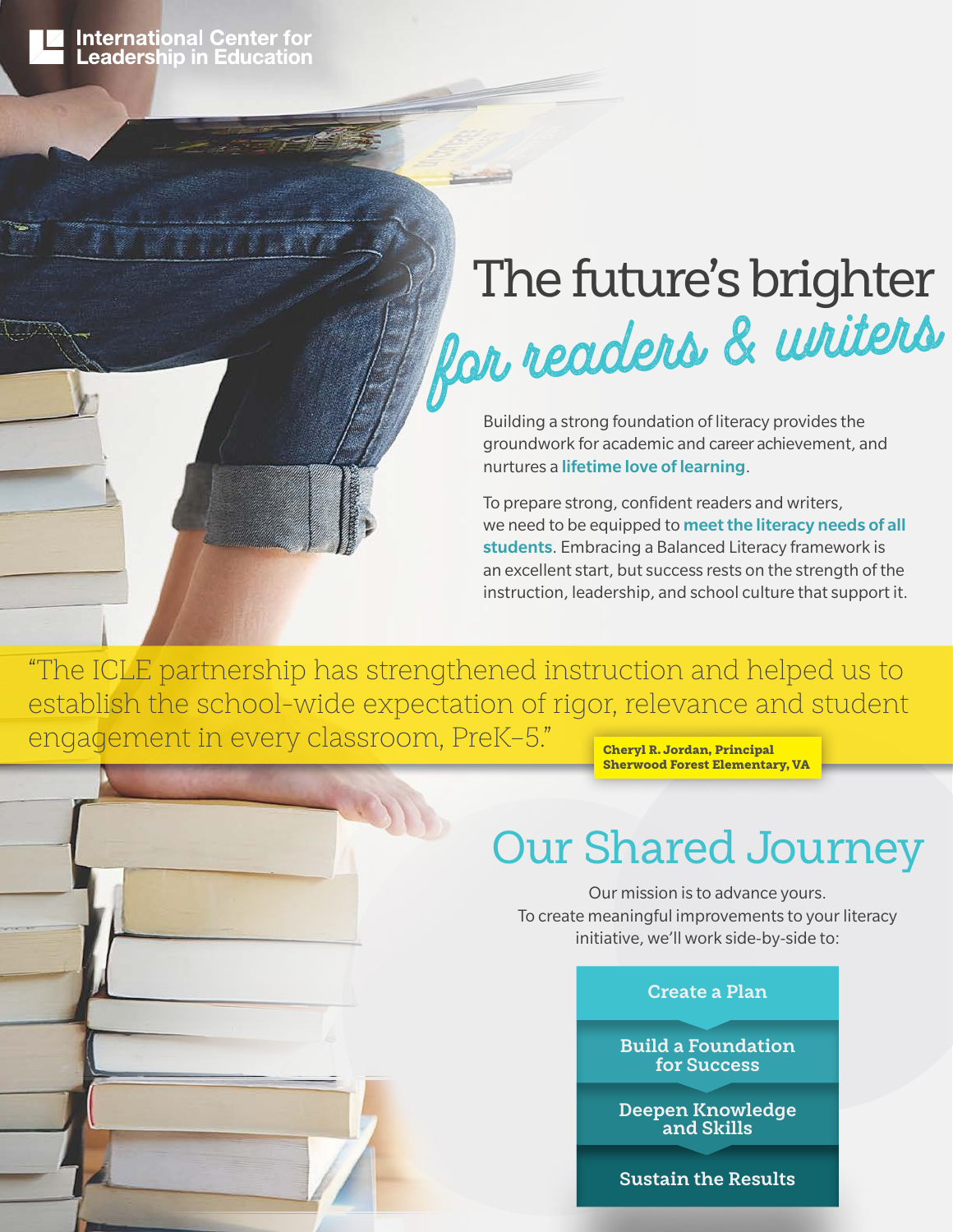

ICLE's *Balanced Literacy (K-6): Essentials of Authentic Reading and Writing* solutions target the needs of leaders and teachers to grow awareness, develop expertise, and establish sustainable change.

## Solutions for Leaders

#### Instructional Practices Assessment:

Examine rigor, relevance, and engagement classroom data, identify challenges, and develop a strategic plan

### Leadership coaching:

Nurture knowledge and skills, target individual needs, and identify priorities to support your balanced literacy classrooms

#### Foundations of Leadership for Literacy Courses:

#### *Creating a Culture Focused on Literacy (K-6)*

Empower your team, set goals, and communicate with purpose to create a student-centered learning environment

#### *Monitoring Progress and Sustaining a Literacy Culture (K-6)*

Create accountability systems, build supports, and review data and benchmarks to sustain results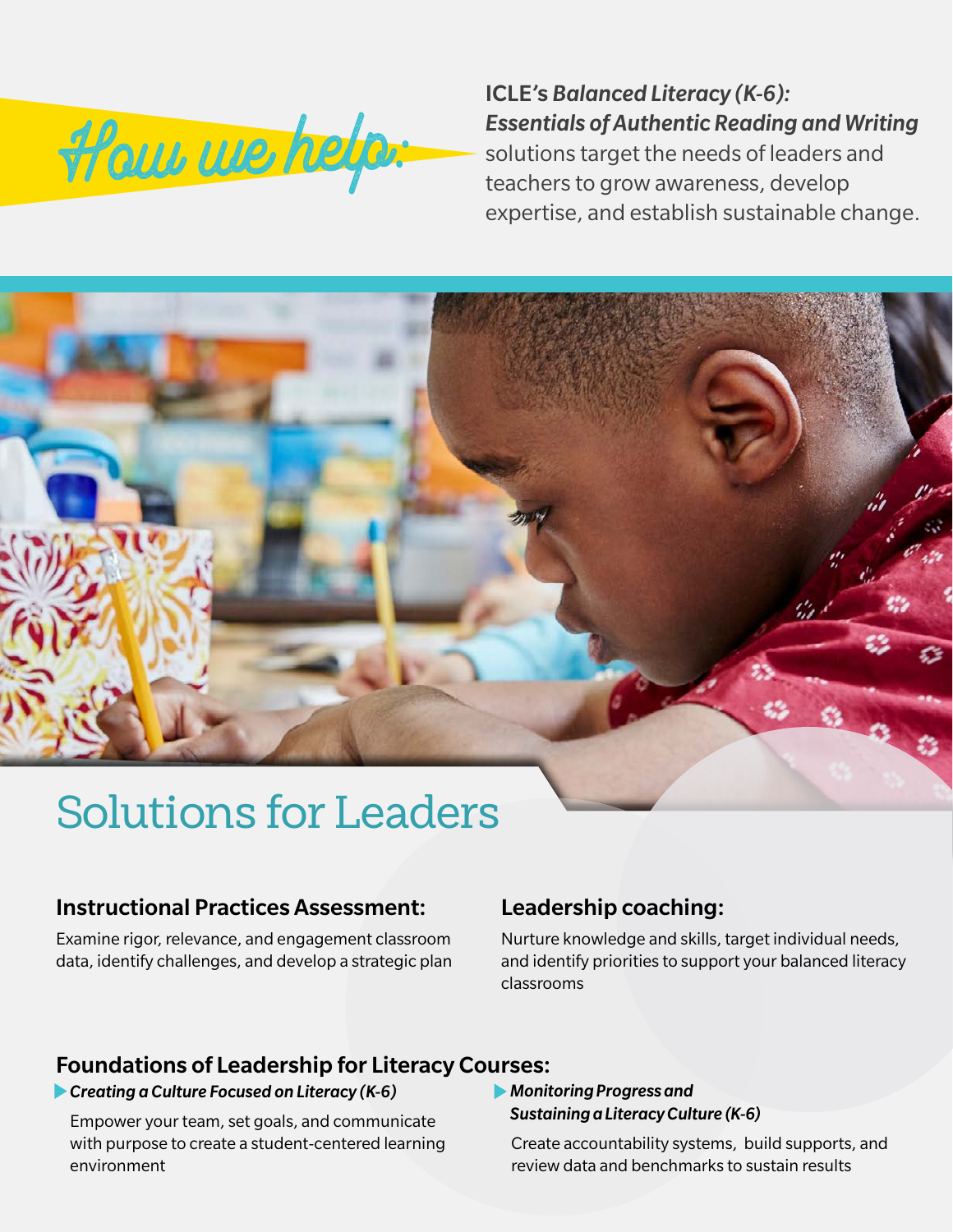## Solutions for Teachers, Coaches, and Instructional Staff

### Instructional Coaching:

Develop practices based on individual goals, to foster student learning, growth, choice, ownership, and resiliency



### Essentials of Authentic Reading and Writing Courses:

#### *Teaching Foundational Skills (K-2)*

Develop practices for teaching Print Concepts, Phonemic and Phonological Awareness, Phonics and Word Recognition, and Fluency

#### *Fundamentals of Authentic Reading (K-6)*

Explore and model high-impact strategies for rigorous and relevant reading instruction

#### *Deepen Student Learning and Ownership through Reading Workshop*

Sharpen practices for increased student ownership; apply Notice and Note close reading strategies

#### *Guided Reading and Small Group Instruction (K-6)*

Apply leveled text as part of balanced literacy program; maximize the effectiveness of small group instruction

#### *Fostering Student Ownership through Independent Reading (K-12)*

Create rigorous and relevant independent reading experiences that foster critical thinking in students

#### *Fundamentals of Authentic Writing (K-6)*

Explore essential components of a writing classroom; model strategies for implementing the writing process and providing student feedback

#### *Deepen Student Learning and Ownership through Writing Workshop (K-6)*

Develop a high quality planning process for Writing Workshop; create effective and focused mini-les-